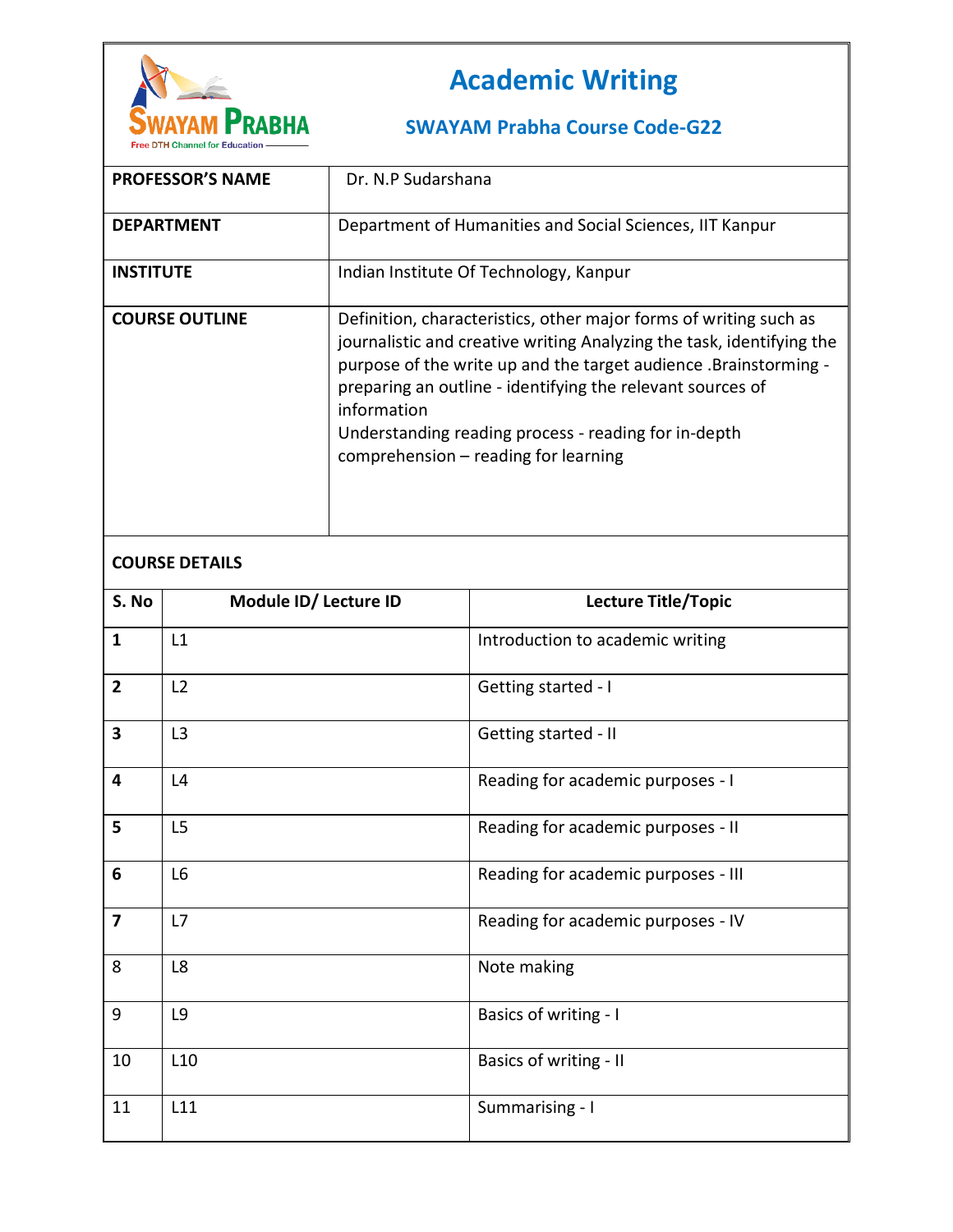| 12 | L12             | Summarising - II                               |
|----|-----------------|------------------------------------------------|
| 13 | L <sub>13</sub> | Basics of research - I                         |
| 14 | L14             | Basics of research - II                        |
| 15 | L <sub>15</sub> | Patterns of organization - I                   |
| 16 | L <sub>16</sub> | Patterns of organization - II                  |
| 17 | L17             | Patterns of organization - III                 |
| 18 | L <sub>18</sub> | Patterns of organization - IV                  |
| 19 | L <sub>19</sub> | Patterns of organization $-V$                  |
| 20 | L20             | Patterns of organization - VI                  |
| 21 | L21             | Patterns of organization - VII                 |
| 22 | 2L2             | Some common genres                             |
| 23 | L23             | Language resources for effective writing - I   |
| 24 | L24             | Language resources for effective writing - II  |
| 25 | L <sub>25</sub> | Language resources for effective writing - III |
| 26 | 2L6             | Language resources for effective writing - IV  |
| 27 | L27             | Documenting sources                            |
| 28 | L <sub>28</sub> | Editing and proof reading - I                  |
| 29 | L <sub>29</sub> | Editing and proof reading - II                 |
| 30 | L30             | Finalizing write-up                            |

## **References if Any:**

1.Anderson, P. V. (2014). *Technical communication: A reader centered approach* 4